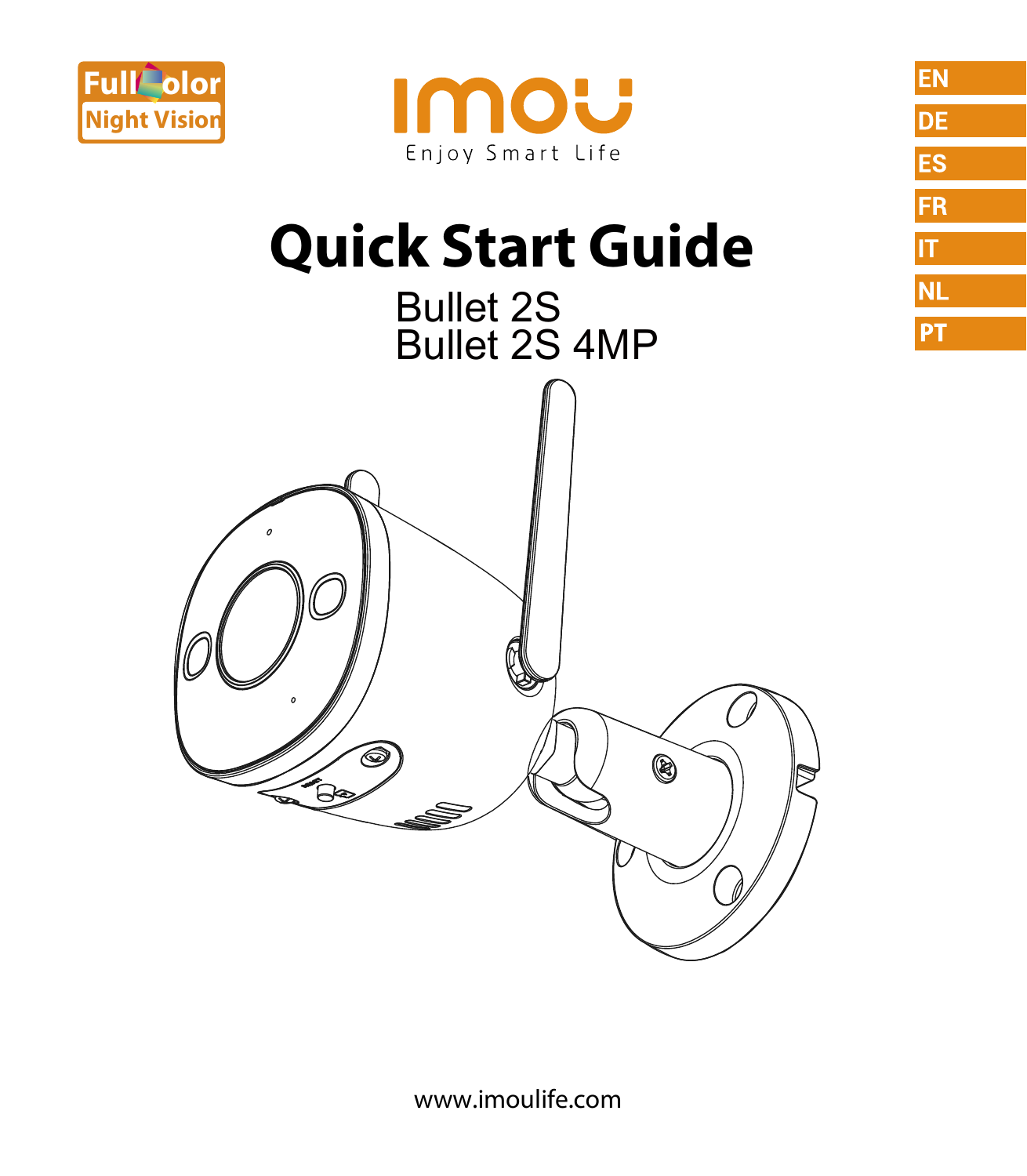## **Welcome**

Thank you for choosing IMOU.

We are devoted to providing you easy smart home products. If you have problems using the product, please contact our service team before returning your product.

Our service mail: service.global@imoulife.com

Frequently asked questions can be found at imoulife.com/support/help Riasztóbolt Magyarország Budaörs www.riasztobolt.hu



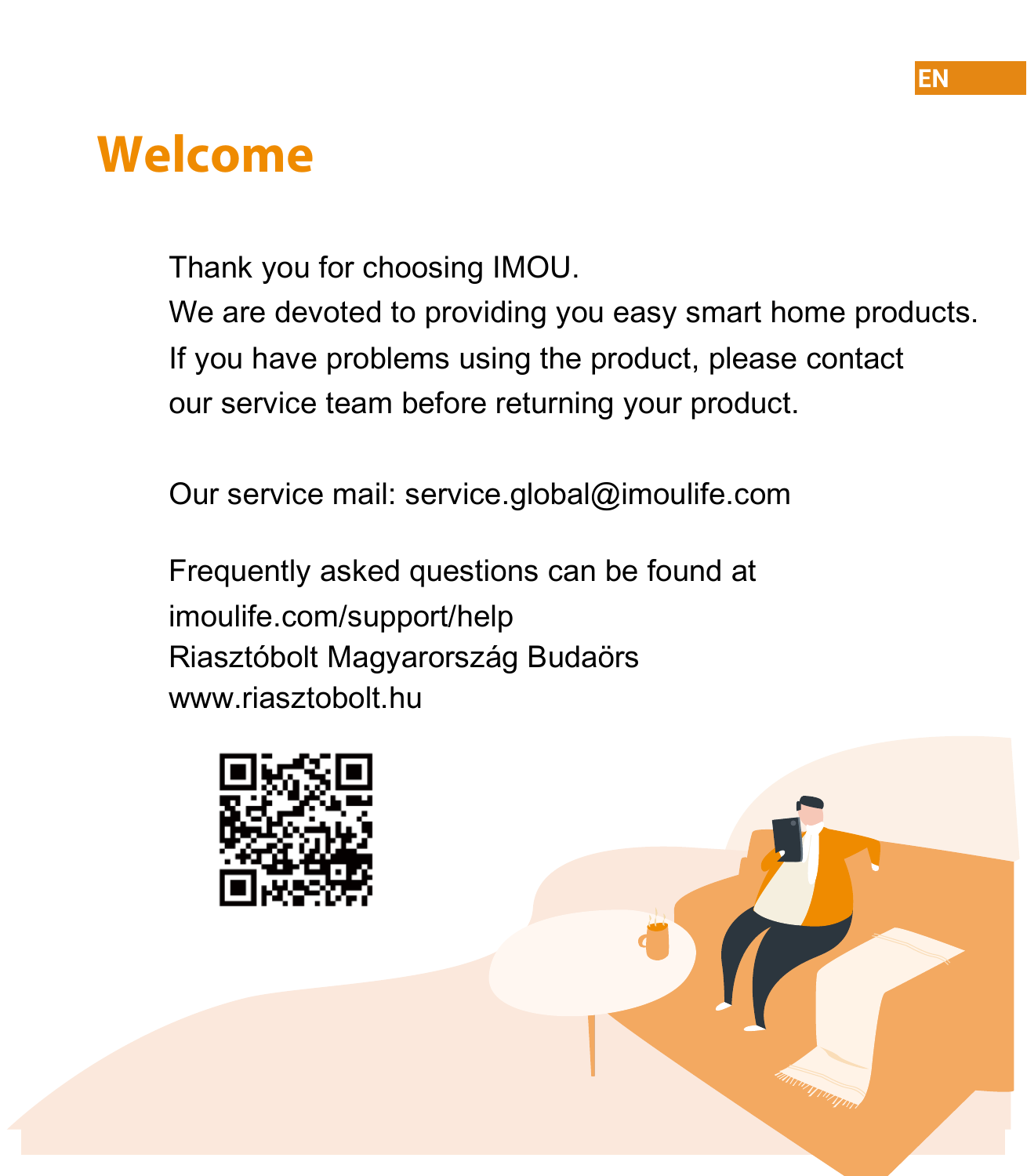#### **Package content**



Camera ×1





Positioning Map ×1 Waterproof Connector ×1



Screw Package ×1



Quick Start Guide×1



Power Adapter ×1

### **Camera introduction**

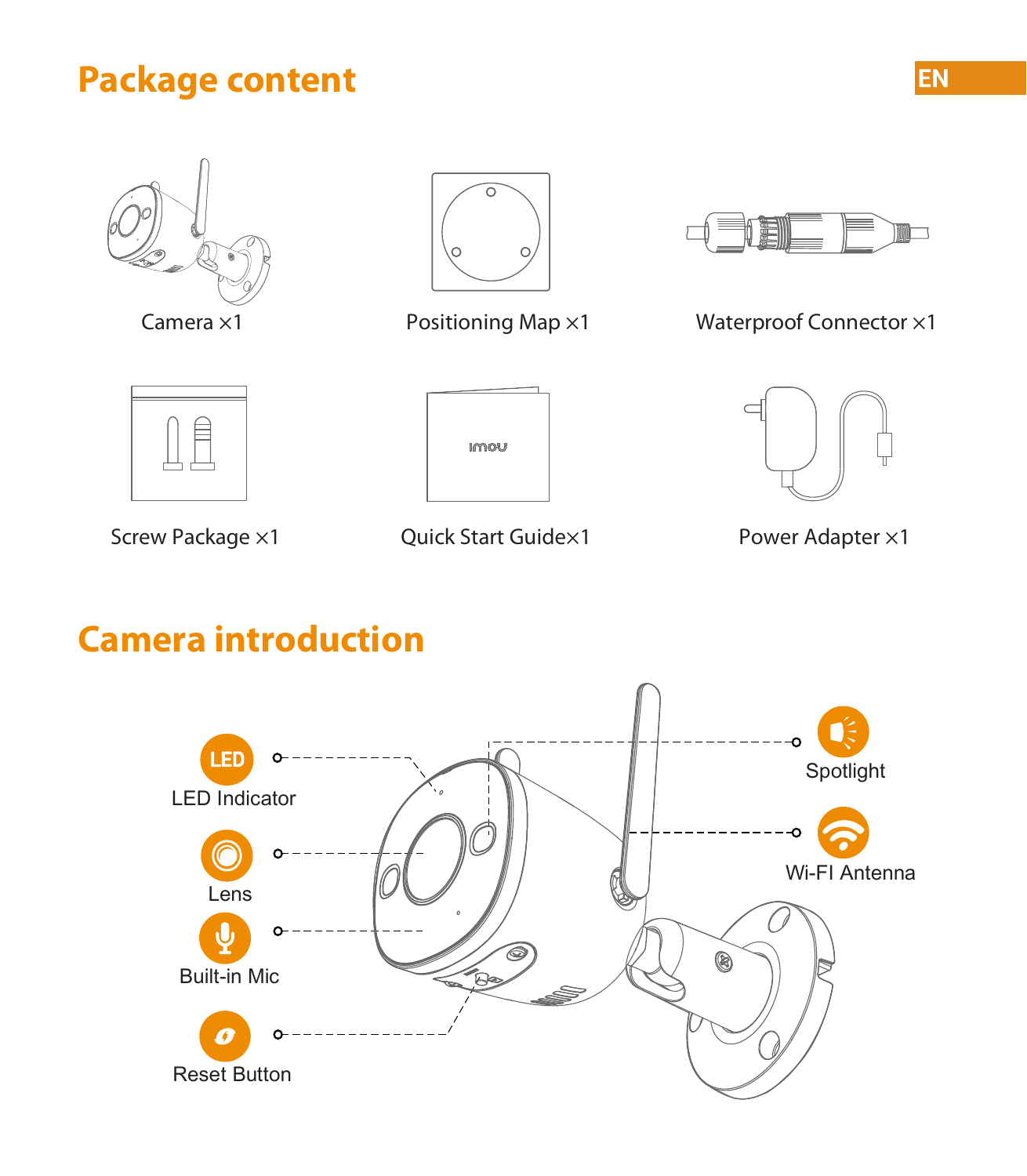

#### **The pattern of the LED indicator is included in the following table.**

| <b>LED Status</b>    | <b>Device Status</b>         |
|----------------------|------------------------------|
| Off                  | • Powered off/LED turned off |
|                      | • Rebooting after reset      |
| Red light on         | • Booting                    |
|                      | • Device malfunction         |
| Green light flashing | • Waiting for network        |
| Green light on       | • Operating properly         |
| Red light flashing   | • Network connection failed  |
| Green and red light  | Firmware updating            |
| flashing alternately |                              |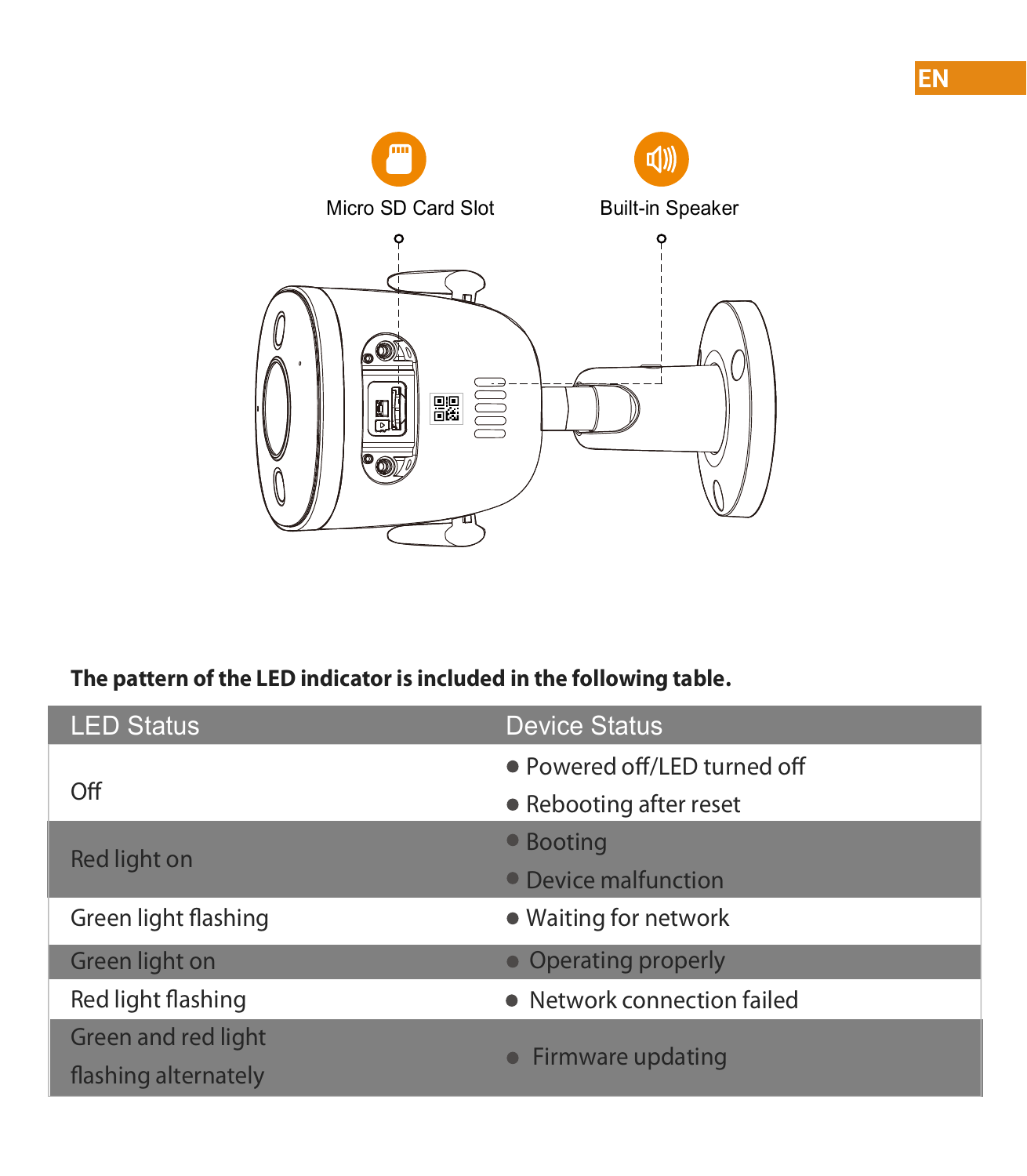

i **Tips**



To ensure the best possible wireless performance, please make sure there are no obstacles and electromagnetic interference between the camera and router.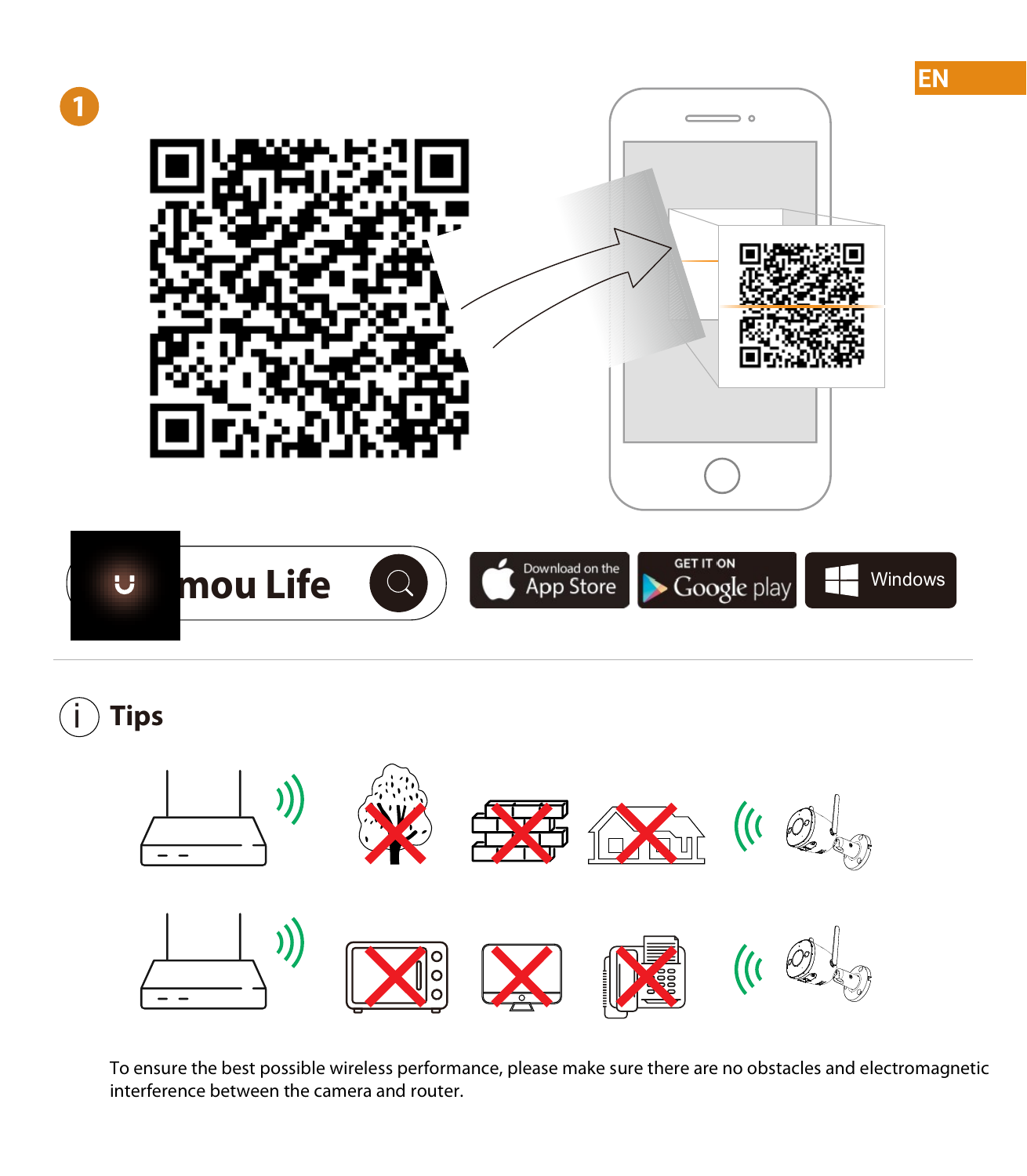

**2**

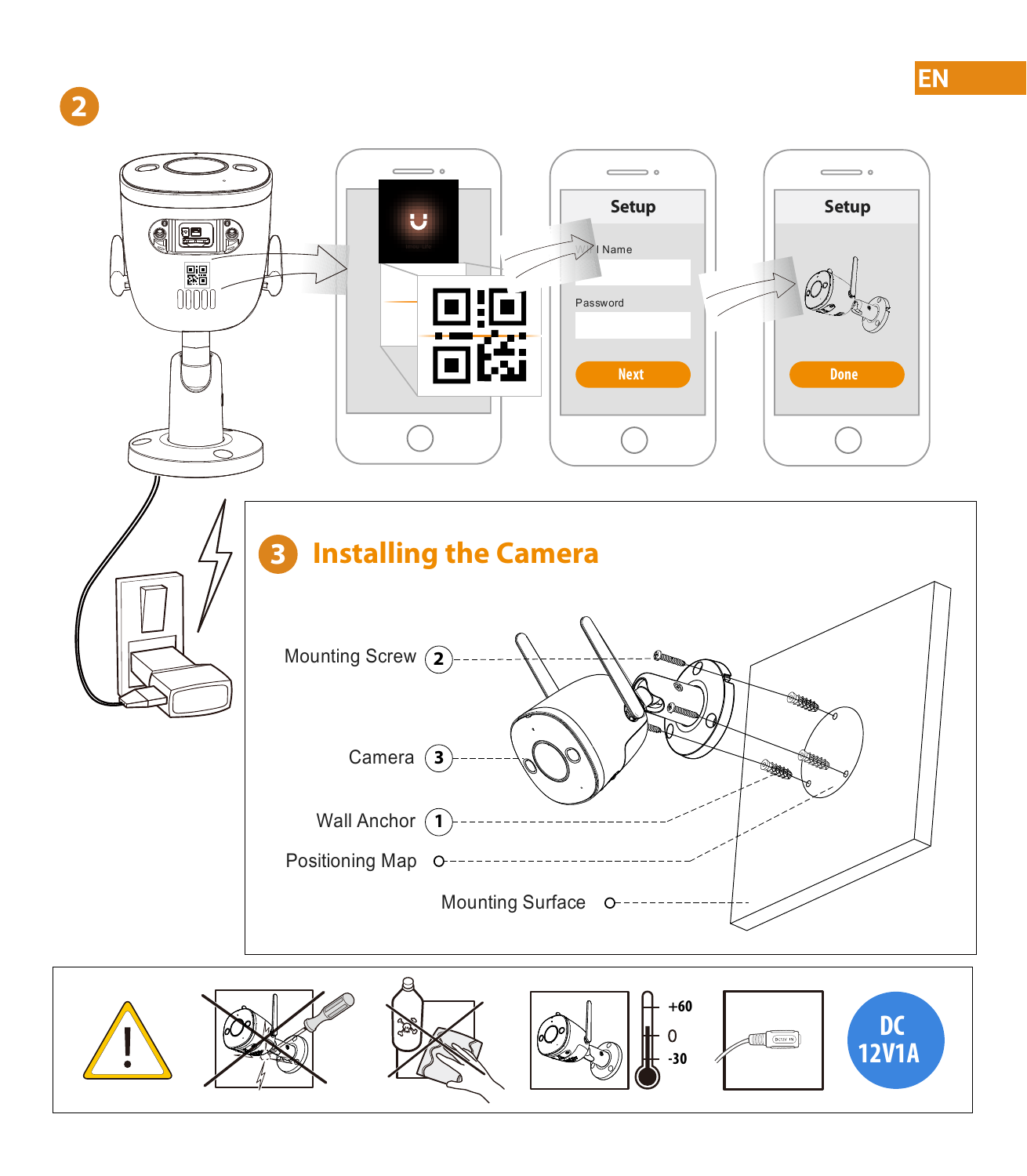#### **Troubleshooting**

| Problem                                                                | Solution                                                                                                                                                                                                                                                                                                            |
|------------------------------------------------------------------------|---------------------------------------------------------------------------------------------------------------------------------------------------------------------------------------------------------------------------------------------------------------------------------------------------------------------|
| The APP says "Failed to<br>configure device network"                   | · Reset your Camera and connect it again.<br>· Some cameras only support 2.4GHz, while some routers have dual band,<br>2.4G/5G. Make sure you are connecting 2.4GHz only.                                                                                                                                           |
| No audio                                                               | · Ensure audio function on camera is turned on.<br>· Ensure audio is turned up on viewing device.                                                                                                                                                                                                                   |
| Human detection not<br>working                                         | • Ensure you have enabled "Human Detection" in the Device Settings screen<br>of the Imou LifeApp.                                                                                                                                                                                                                   |
| The device cannot work<br>normally or start?                           | • Check the LED indicator status. If the light is not in green, press and hold<br>the reset button for 10s to reset the the carmera.                                                                                                                                                                                |
| How to connect the<br>camera to a new Wi-Fi?                           | • If the camera is offline, reset the camera, and the configure the camera<br>again.                                                                                                                                                                                                                                |
| Connection is overtime?                                                | • Check if the distance between the camera and the router, the camera and<br>the smart phone is within 5 m (16.4 ft) during the connection.                                                                                                                                                                         |
| When the Micro SD card<br>is full, how is the recorded<br>video saved? | • When the Micro SD card is full, the system will overwrite the previous<br>recorded videos. Save the important information in time.                                                                                                                                                                                |
| The device is offline?                                                 | Check the indicator status:<br>• If the green light is on, check whether the router can connect to the<br>Internet. If Internet is working, restartthe camera.<br>• If the red light flashes, reset the camera, and then configure the camera<br>again.<br>• If the red light is on, it means the camera is faulty. |

**EN**